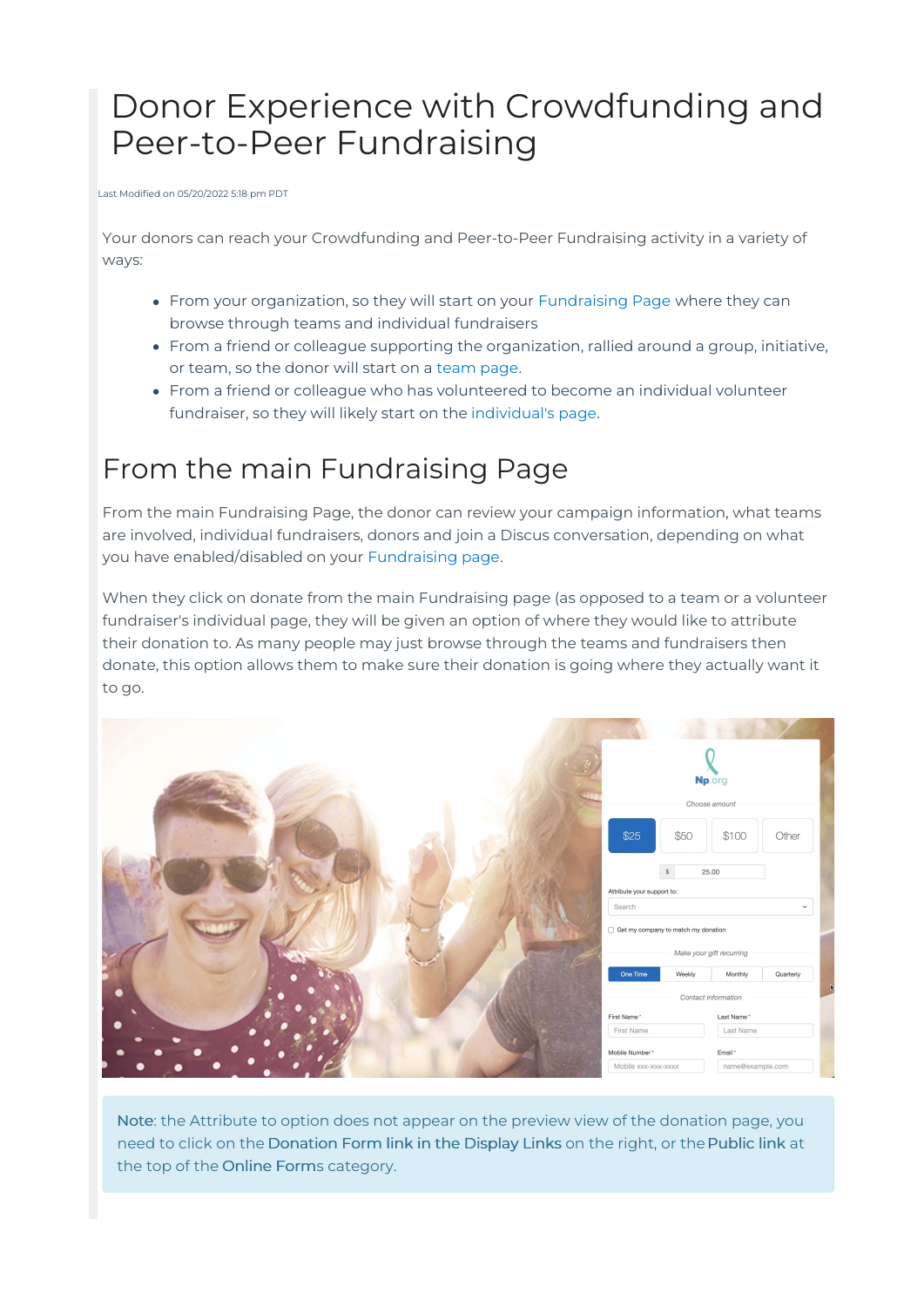This option will allow them to select both teams and individuals. Individual volunteer fundraisers will be listed as either just an "Individual" or it will list which team they are on under their name. Teams will show how many members have joined the team, or if none have yet, it will just be indicated as "Team."

If they select the wrong team or fundraiser, they can click on the X to remove their selection and choose again.

| Choose amount                   |      |       |       |  |  |
|---------------------------------|------|-------|-------|--|--|
| \$25                            | \$50 | \$100 | Other |  |  |
| Attribute your support to:      | \$   | 25.00 |       |  |  |
| Search                          |      |       | ㅅ     |  |  |
|                                 |      |       | 胆     |  |  |
| Elm<br>1 Team Member            |      |       |       |  |  |
| <b>Emma Jones</b><br>Individual |      |       | ⊕     |  |  |
| John Muir<br>Ash                |      |       |       |  |  |
| <b>John Smith</b><br>Elm        |      |       |       |  |  |

If they do not select a team or a fundraiser to attribute their donation to, the donation will go to the general Crowdfunding and Peer-to-Peer Fundraising activity and not be attributed to any team or individual.

If they wanted their donation to go to someone or to a team, and they did not select a team or fundraiser, the [organization](http://support.mobilecause.com/help/manage-or-move-pledges-and-donations) will need to move the donation to the appropriate place as outlined here.

#### From a Team Page

When a donor donates from a team page, the "Attributed To" option will highlight that they are donating to the team.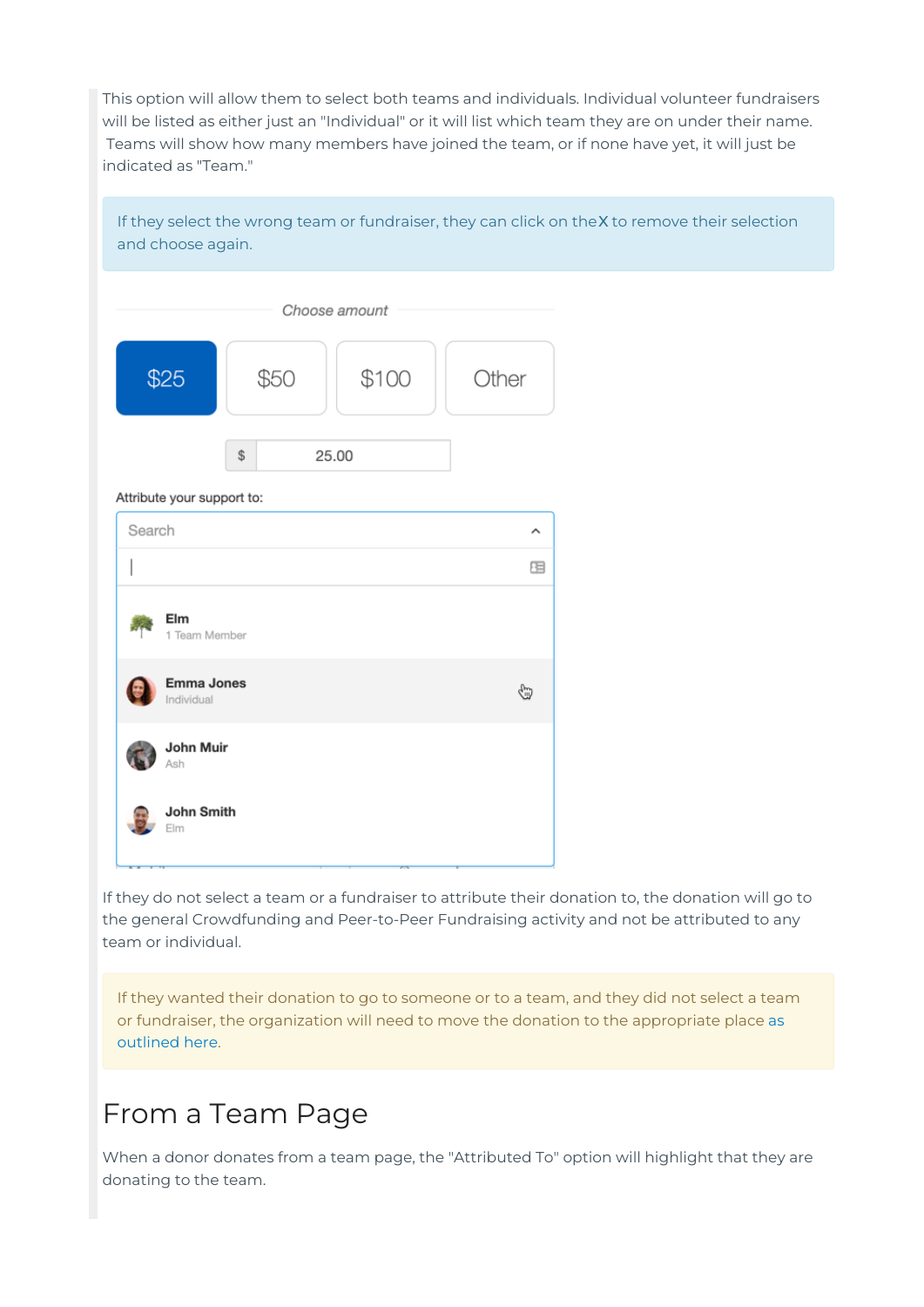| Choose amount                              |             |         |           |  |  |
|--------------------------------------------|-------------|---------|-----------|--|--|
| \$25                                       | S50         | \$100   | Other     |  |  |
|                                            | \$<br>25.00 |         |           |  |  |
| Your support will be attributed to:<br>Elm |             |         |           |  |  |
| Get my company to match my donation        |             |         |           |  |  |
| Make your gift recurring                   |             |         |           |  |  |
| <b>One Time</b>                            | Weekly      | Monthly | Quarterly |  |  |

If the donor is on a team page, and wants to see what else is available they can use the "breadcrumb" link at the top to click Main go back to the main Fundraising Page.



The top of the page, will also show the team picture and the team name prominently, so a donor can quickly and easily determine if they are on the correct page.

### From an individual Volunteer Fundraiser's Page

When a donor donates from an individual's volunteer Fundraiser page, the "Attributed To" option will highlight that they are donating to that specific person.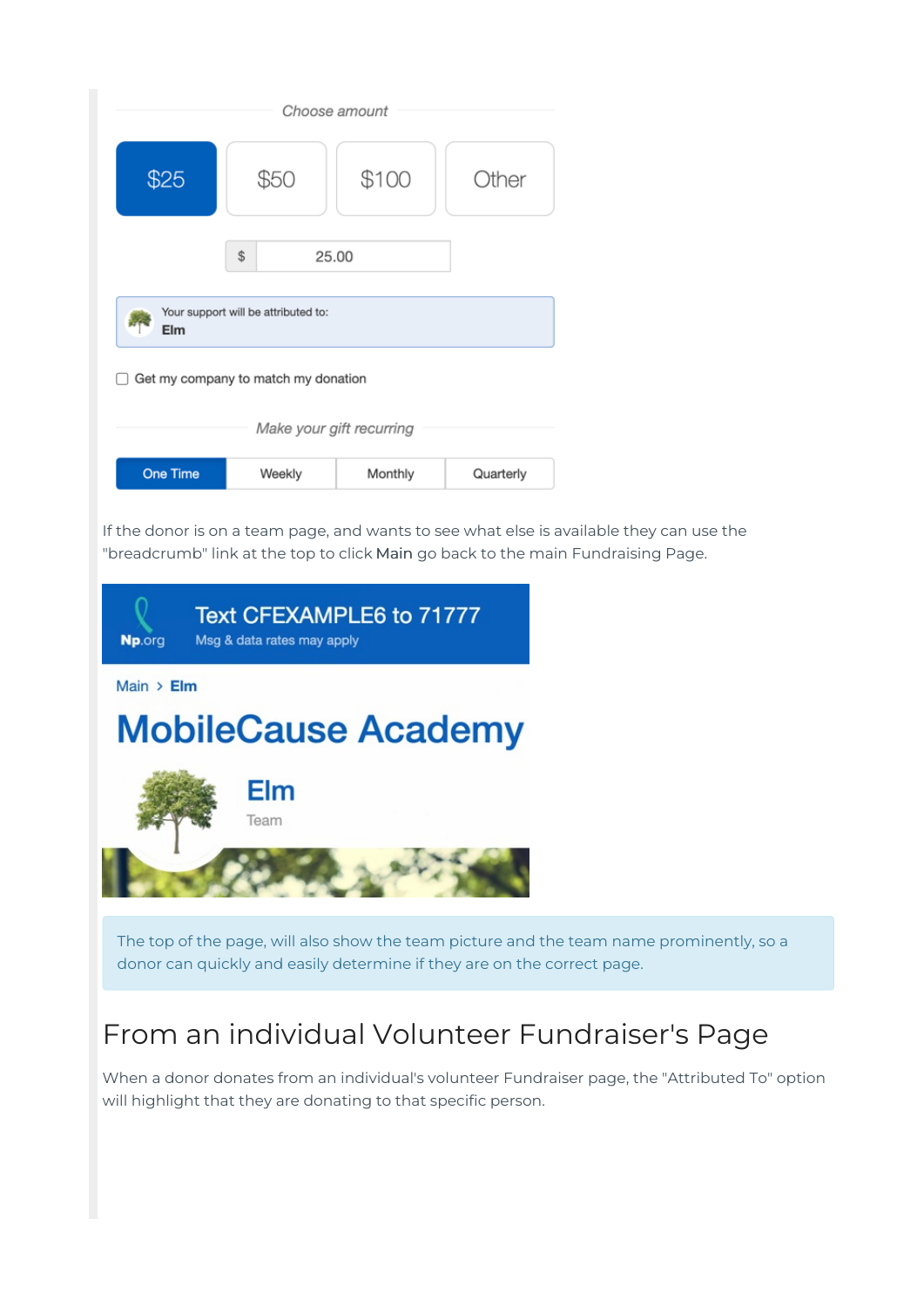| Choose amount                                            |             |         |              |  |  |
|----------------------------------------------------------|-------------|---------|--------------|--|--|
| \$25                                                     | \$50        | \$100   | <b>Other</b> |  |  |
|                                                          | \$<br>25.00 |         |              |  |  |
| Your support will be attributed to:<br><b>Emma Jones</b> |             |         |              |  |  |
| Get my company to match my donation                      |             |         |              |  |  |
| Make your gift recurring                                 |             |         |              |  |  |
| <b>One Time</b>                                          | Weekly      | Monthly | Quarterly    |  |  |

If the donor is on an individual's volunteer Fundraiser page and wants to see who else is part of this campaign, they can use the "breadcrumb" link at the top to click Main go back to the main Fundraising Page. If the individual belongs to a team, the "breadcrumb" will also show what team they are on, which the donor can click to go directly to that team page.



If they do not belong to a team, or if teams are not used, then the only Main option will appear.